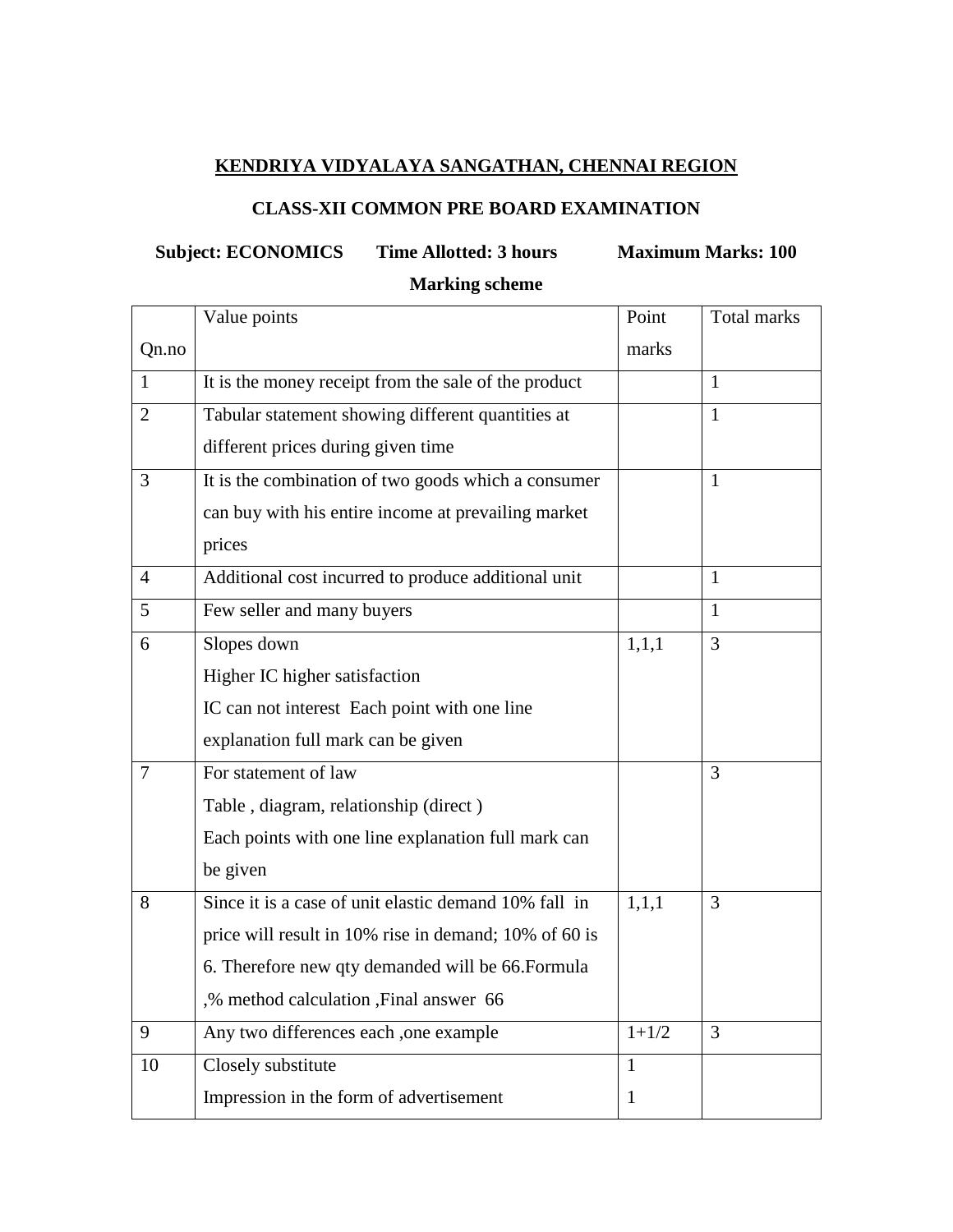|    | Quality & brand of the firm                           | $\mathbf{1}$ |                |
|----|-------------------------------------------------------|--------------|----------------|
|    | DD curve is highly elastic due to close substitute.   |              | 3              |
|    | $($ or $)$                                            |              |                |
|    | All the firms have to charge same price               |              |                |
|    | No individual producer can influence price            |              |                |
|    | Firms are price taker. with one line explanation full |              |                |
|    | mark can be given                                     |              |                |
|    |                                                       |              |                |
| 11 | Losses are measured as the excess of cost. In this    |              |                |
|    | respect revenue cannot be raised through higher       |              |                |
|    | prices (i) government must use cost efficiency        |              |                |
|    | technology.                                           |              | $\overline{4}$ |
|    | (ii) loss of revenue occurring due to leakage and     |              |                |
|    | pilferage of Diesel must be plugged                   |              |                |
| 12 | Whom to produce-rich or poor/essential                |              |                |
|    | orluxurygoods                                         | $\mathbf{1}$ |                |
|    | Labour intensive technique or Capital intensive       | $\mathbf{1}$ |                |
|    | technique                                             | $\mathbf{1}$ |                |
|    | (Points with explanation full mark can be given)      | $\mathbf{1}$ | $\overline{4}$ |
| 13 | Availability of close substitute                      | 1            |                |
|    | Close substitute will have more elasticity            | 1            |                |
|    | Share of expenditure less portion of income spent     |              |                |
|    | demand will be inelastic                              | $\mathbf{1}$ |                |
|    | Any other relavant points each point 1 mark with      |              |                |
|    | explanation full mark can be given                    |              | $\overline{4}$ |
| 14 | MPP increases, when TPP rises at increasing rate      |              |                |
|    | MPP is decreasing, when TPP will increase at          | 3            |                |
|    | diminishing rate MPP falls, when TPP will be          |              | 6              |
|    | negative                                              | 3            |                |
|    | Schedule with brief explanation                       |              |                |
|    |                                                       |              |                |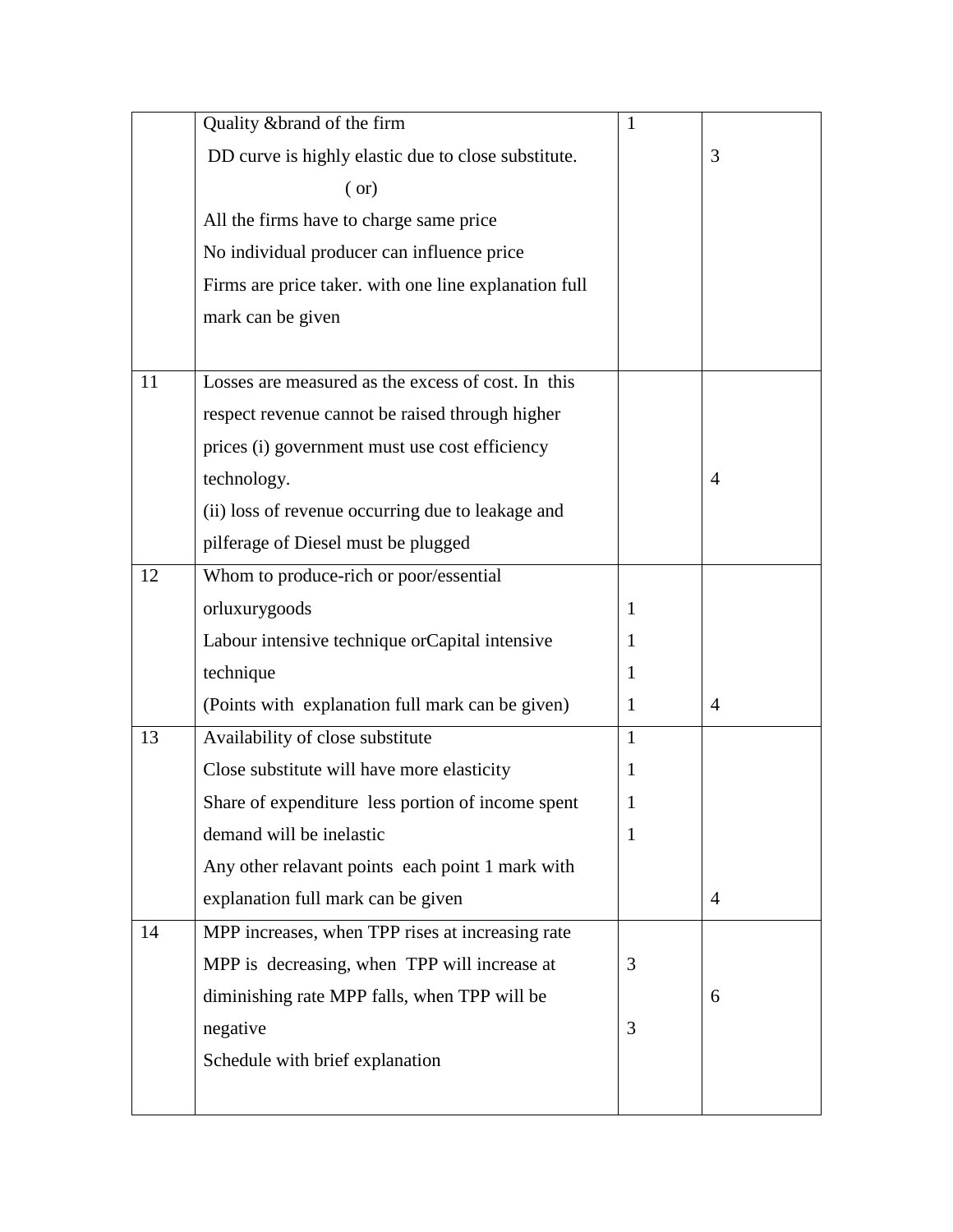| 15 | Meaning for equilibrium price                          | $\mathbf{1}$     |              |
|----|--------------------------------------------------------|------------------|--------------|
|    | equilibrium price may decrease                         | $\mathbf{1}$     |              |
|    | equilibrium price may remains same                     | $\mathbf{1}$     |              |
|    | diagram                                                | $\mathbf{1}$     |              |
|    | explanation                                            | $\overline{2}$   | 6            |
|    | <b>OR</b>                                              |                  |              |
|    | Increase in demand, equilibrium price, and quantity    |                  |              |
|    | The same split up marks can be given for choice qn     |                  |              |
|    | also                                                   |                  |              |
| 16 | MU of a product/mu of a rupee= price of the product    | $\mathbf{1}$     |              |
|    | MU= price, for calculation                             | $1+2$            |              |
|    | For explanation.                                       | $\overline{2}$   | 6            |
|    | <b>Section B</b>                                       |                  |              |
| 17 | Borrowing from RBI/disinvestment/loan from foreign     |                  | $\mathbf{1}$ |
|    | govt.                                                  |                  |              |
| 18 | It is the ratio of demand deposits of commercial bank  |                  | $\mathbf{1}$ |
|    | which it keeps in the special liquid assets.           |                  |              |
| 19 | Through devaluation or any relevant explanation        |                  | $\mathbf{1}$ |
| 20 | It is the value of exports in terms of import of goods |                  | $\mathbf{1}$ |
| 21 | Value of currency will be fixed in terms of gold       |                  | $\mathbf{1}$ |
| 22 | Yes .It is known as underemployment equilibrium        | $\mathbf{1}$     |              |
|    | Excess demand, inflationary gap.                       | 1                |              |
|    | Explanation                                            | $\mathbf{1}$     | 3            |
| 23 | Formula, k=5, 1-MPC=1/5;1-MPC=.2;NPC=0.8;              | 1,1,1            | 3            |
|    | Calculation, correct answer                            |                  |              |
| 24 | Meaning for double coincidence                         | $\mathbf{1}$     |              |
|    | Money as a function of medium of exchange              | 1                |              |
|    | Explanation                                            | $\mathbf{1}$     | 3            |
| 25 | Two differences each side                              | 1,1              |              |
|    | Eg for each                                            | $1\frac{2+1}{2}$ | 3            |
|    |                                                        |                  |              |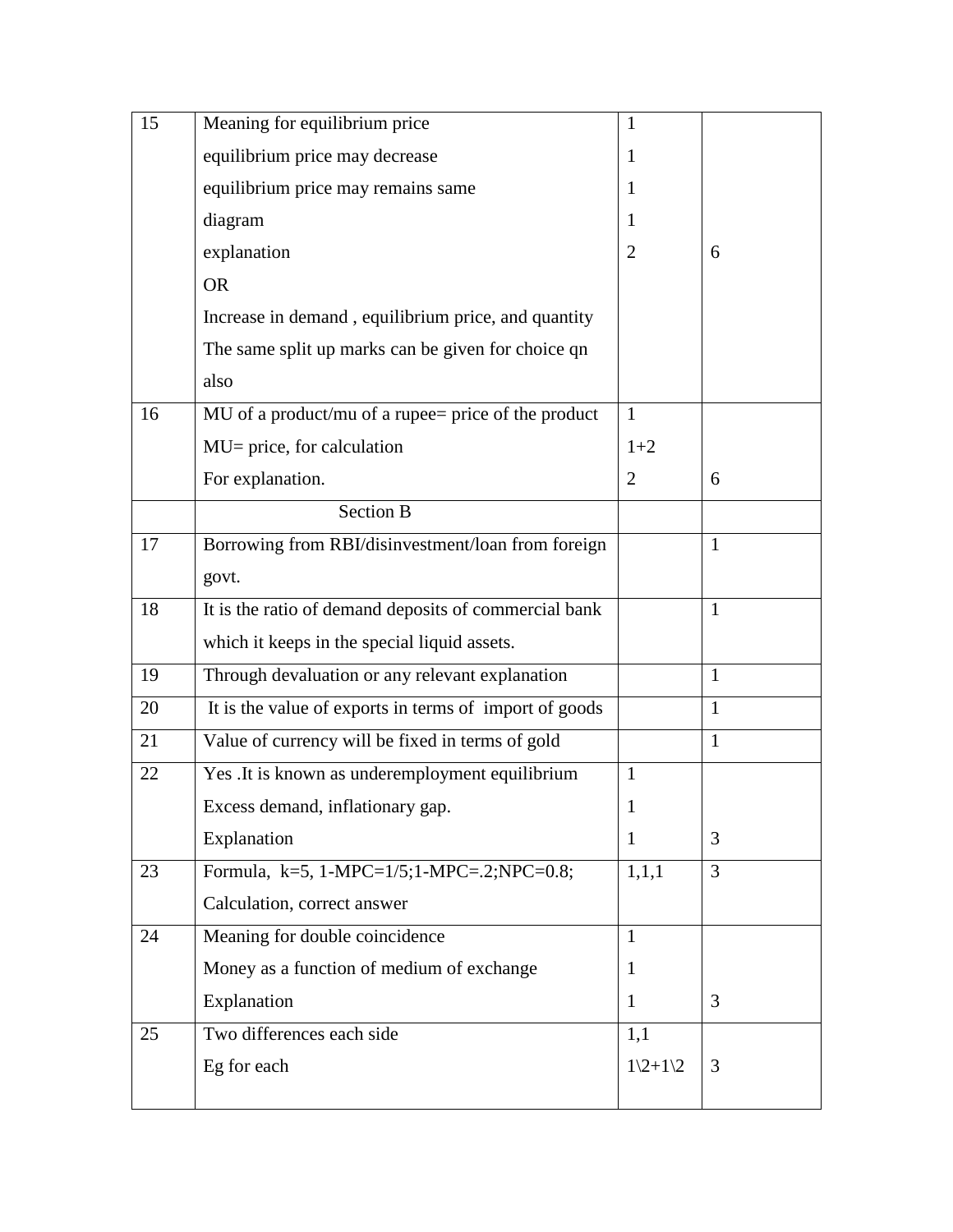|    | <b>Or</b>                                             |                |                |
|----|-------------------------------------------------------|----------------|----------------|
|    | Through increased public expenditure – brief          | 3              |                |
|    | explanation of the point                              |                |                |
| 26 | Formula, correct items included, Calculation          | 1,1,1,         | 3              |
|    | $(viii)+(vii)+(vi)+(v)+(iv-iii)+(ix)-(i)-(ii);$       |                |                |
|    | NI=Rs.34245                                           |                |                |
| 27 | It is the excess of government 's revenue expenditure | 1              |                |
|    | Over its revenue receipts.                            |                |                |
|    | Large borrowing will result in future burden of       |                |                |
|    | interest payment (with explanation)                   | 1              |                |
|    | Steps: Reduce its revenue expenditure                 | $\overline{2}$ | $\overline{4}$ |
|    | Raise more tax                                        |                |                |
| 28 | It carries out banking of govt.                       | $\mathbf{1}$   |                |
|    | It accepts all receipts and making payment in behalf  | 1              |                |
|    | of govt. Exchange remittance                          | 1              |                |
|    | Loans and advances for short period to govt.          | 1              |                |
|    | Manages public debt and sells securities              |                |                |
|    | Each point one mark with explanation                  |                | $\overline{4}$ |
|    | <b>Or</b>                                             |                |                |
|    | bank rate -meaning, cheap credit promotes credit      |                |                |
|    | creation during deflation and during inflation it     |                |                |
|    | increases bank rate in order to control credit.       |                |                |
|    | Each point one mark with explanation                  |                |                |
|    |                                                       |                |                |
| 29 | Four components Each point one mark with              | 1              |                |
|    | explanation                                           | 1              |                |
|    | Private transactions, official, direct investment and | 1              |                |
|    | portfolio investment                                  | 1              | $\overline{4}$ |
| 30 | No mark for writing just "included" or "not           |                |                |
|    | included" Ans should be followed by reason            |                |                |
|    | i)included-within domestic territory                  | $\overline{2}$ |                |